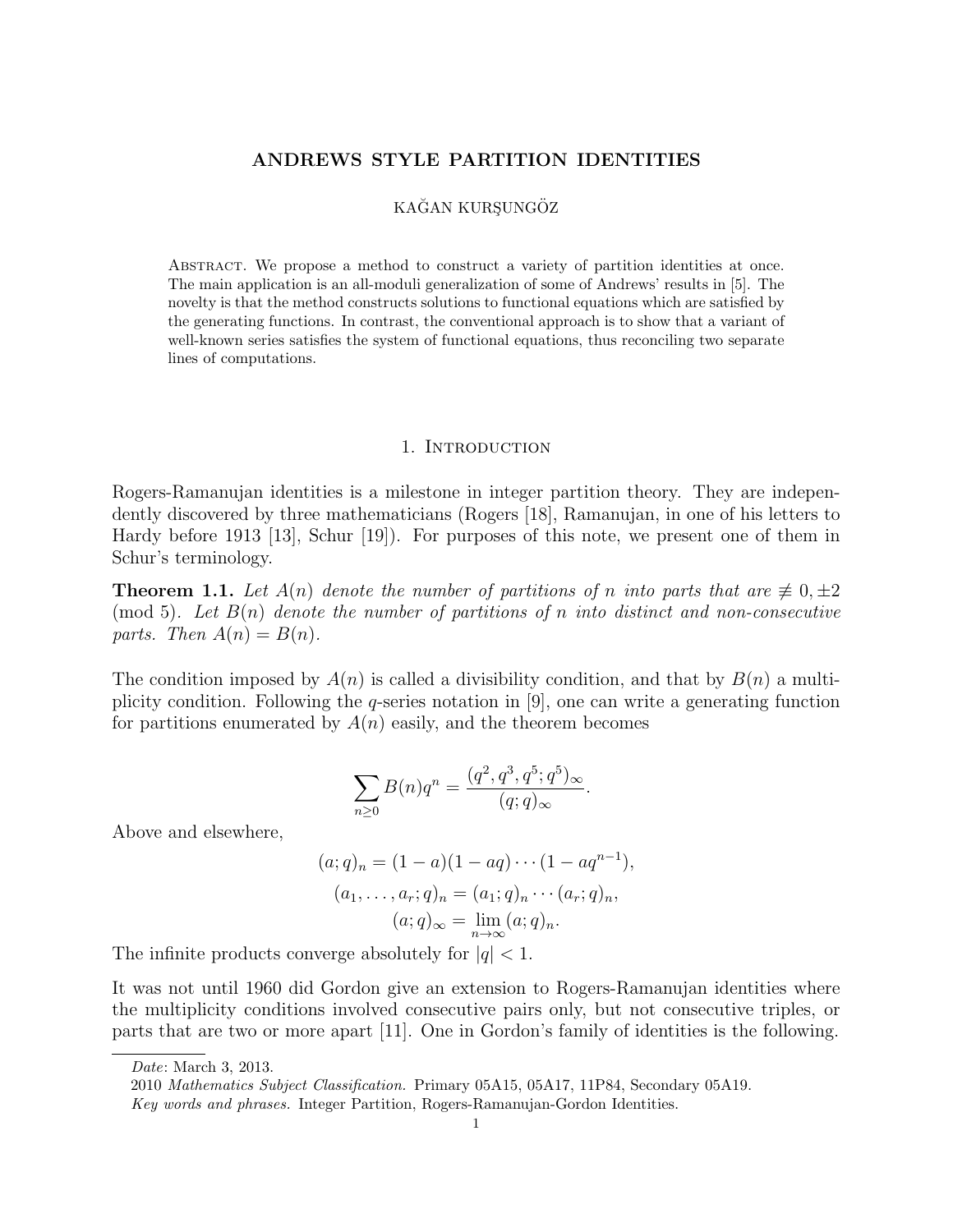## 2 KURSUNGÖZ

**Theorem 1.2.** Let  $A_{k,a}(n)$  denote the number of partitions of n into parts that are  $\not\equiv 0, \pm a$ (mod  $2k+1$ ). Let  $B_{k,a}(n)$  denote the number of partitions of n where the combined number of occurrences of a consecutive pair of parts is at most  $k-1$ , and 1 occurs at most  $a-1$ times. Then  $A_{k,a}(n) = B_{k,a}(n)$ .

As above, we can express the theorem as

$$
\sum_{n\geq 0} B_{k,a}(n)q^n = \frac{(q^a, q^{2k+1-a}, q^{2k+1}; q^{2k+1})_{\infty}}{(q;q)_{\infty}}.
$$

Notice that  $k = a = 2$  yields the first of the Rogers-Ramanujan identities.

Recently, Andrews revisited the problem [5], and among the generalizations he gave was the following.

**Theorem 1.3.** For  $a \equiv k \pmod{2}$ , let  $W_{k,a}(n)$  denote the number of partitions of n subject to Gordon's multiplicity restriction (Theorem 1.2) and even parts appear an even number of times. Then

$$
\sum_{n\geq 0} W_{k,a}(n)q^n = \frac{(-q;q^2)_{\infty}(q^a,q^{2k+2-a},q^{2k+2};q^{2k+2})_{\infty}}{(q^2;q^2)_{\infty}}.
$$

It is possible to interpret the infinite product on the right hand side in terms of partitions [5]. Andrews topped the paper off with a list of open questions, some of which have been solved by various authors. For instance, a missing case in the group of results Theorem 1.3 belong was supplied by Kim and Yee [14]. They also gave extensions of Andrews' results for higher moduli instead of parity.

The aim of this paper is to develop a computational method to produce similar partition identities. The conventional way of proving many partition identities is finding a system of functional equations first. Those equations are satisfied by the generating function of some class of partitions. Then, a twist of a well-known series (almost always Andrews' J-function [4, Ch. 7]) is shown to satisfy the same set of equations, hence an identity is obtained. The proposed method is linear in the sense that once the functional equations are written, their solutions are constructed from scratch, so the second parts of proofs are not independent computations.

The method is a further exploitation of the ideas Andrews presented in [3]. As the main application, we will give another all-moduli generalization to Andrews' aforementioned identities. The method will also give a unified proof to some of Andrews' parity results [5], and Kim and Yee's addendum [14]. After some preliminaries in section 2, we will obtain infinitely many families of unusual identities in section 3. Although the proofs in section 3 are complete, their actual mechanisms will be reverse-engineered in section 4, which is the point of this paper. We conclude with further topics of research and open problems in section 5.

## 2. Preliminaries

A partition of a non-negative integer  $n$  is a non-increasing sequence of positive integers the sum of which is  $n$ .

$$
5+3+2+2+1
$$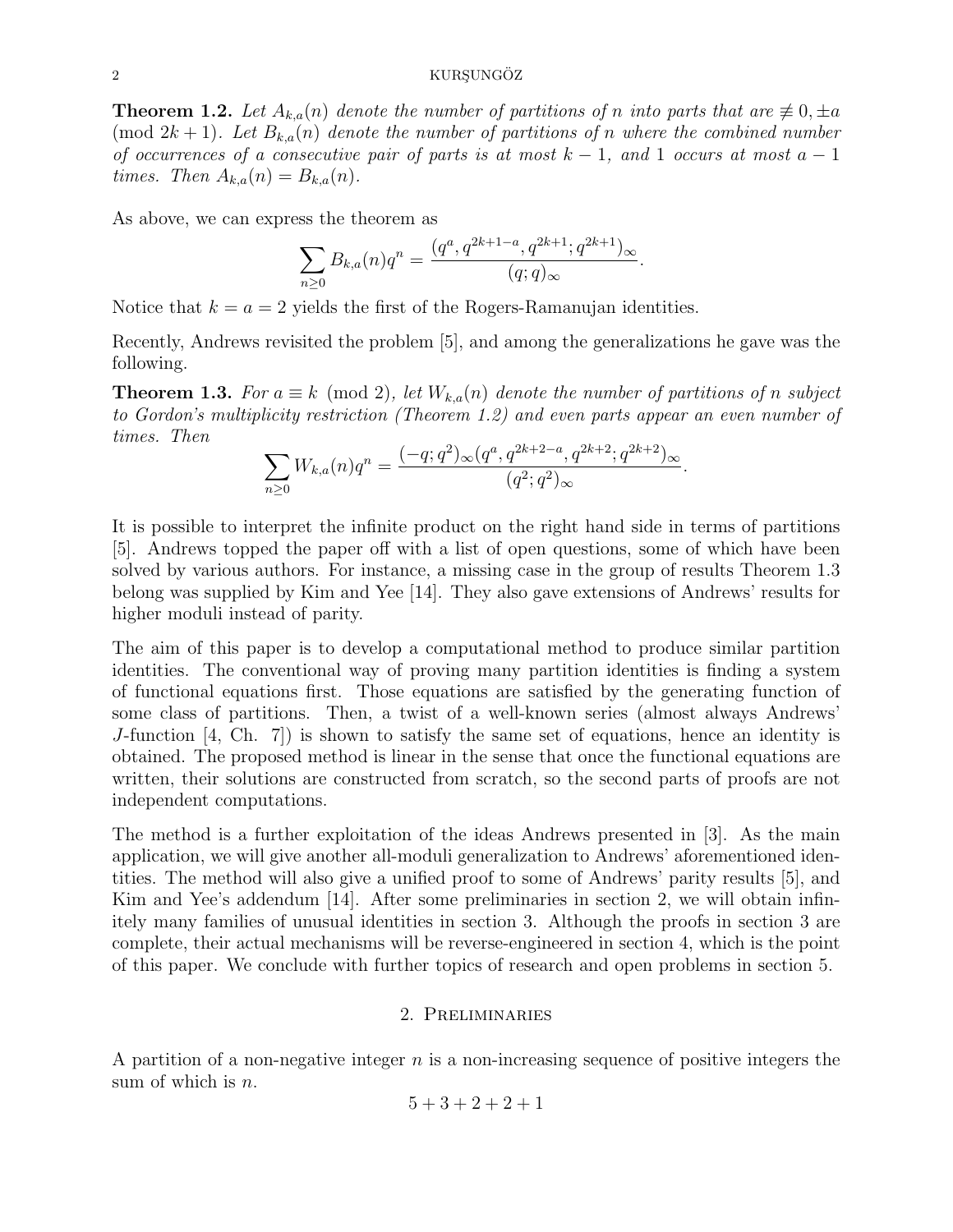is a partition of 13 into 5 parts. Another way to represent partitions is the frequency notation. For all  $i > 0$ ,  $f_i$  is the number of occurrences of i in the given partition. In the above example,

$$
f_1 = 1, f_2 = 2, f_3 = 1, f_4 = 0, f_5 = 1, \text{ and } f_i = 0 \text{ for } i > 5.
$$

Frequencies with negative indices are zero by definition. With the frequency notation, it becomes very convenient to express the class of theorems in section 1  $\vert 4$ , ch. 7.

**Theorem 2.1** (Gordon [11]). Let a, k, i, n be non-negative integers such that  $1 \le a \le k$ . If  $B_{k,a}(n)$  be the number of partitions of n where

$$
f_i + f_{i+1} < k, \text{ and } f_1 < a,
$$

then

$$
\sum_{n\geq 0} B_{k,a}(n)q^n = \frac{(q^a, q^{2k+1-a}, q^{2k+1}; q^{2k+1})_{\infty}}{(q;q)_{\infty}}.
$$

**Theorem 2.2** (Andrews [5]). Suppose  $a, k, i, n$  are non-negative integers such that  $1 \le a \le$ k. For  $a \equiv k \pmod{2}$ , if  $W_{k,a}(n)$  denote the number of partitions of n such that

 $f_i + f_{i+1} < k$ ,  $f_1 < a$ , and  $2|f_{2i}$ ,

then

$$
\sum_{n\geq 0} W_{k,a}(n)q^n = \frac{(-q;q^2)_{\infty}(q^a,q^{2k+2-a},q^{2k+2};q^{2k+2})_{\infty}}{(q^2;q^2)_{\infty}}.
$$

For k odd and a even, if  $\overline{W}_{k,a}(n)$  denotes the number of partitions of n where

$$
f_i + f_{i+1} < k
$$
,  $f_1 < a$ , and  $2|f_{2i+1}$ ,

then

$$
\sum_{n\geq 0} \overline{W}_{k,a}(n)q^n = \frac{(q^a, q^{2k+2-a}, q^{2k+2}; q^{2k+2})_{\infty}}{(-q;q^2)_{\infty}(q;q)_{\infty}}.
$$

Notice that it is no longer straightforward to interpret the latter infinite product in terms of partitions. This property will pertain to many other identities to follow, so we will abstain from writing the divisibility conditions for partitions generated by the infinite products.

We conclude this section with the missing case in Theorem 2.2.

**Theorem 2.3** (Kim and Yee [14]). Suppose  $a, k, i, n$  are non-negative integers such that  $1 \le a \le k$ , and  $a \neq k \pmod{2}$ . Let  $W_{k,a}(n)$  denote the number of partitions of n where

$$
f_i + f_{i+1} < k
$$
,  $f_1 < a$ , and  $2|f_{2i}$ .

Then,

$$
\sum_{n\geq 0} W_{k,a}(n)q^n = \frac{1}{1+q} \frac{(-q;q^2)_{\infty}(q^{a+1},q^{2k+1-a},q^{2k+2};q^{2k+2})_{\infty}}{(q^2;q^2)_{\infty}} + \frac{q}{1+q} \frac{(-q;q^2)_{\infty}(q^{a-1},q^{2k+3-a},q^{2k+2};q^{2k+2})_{\infty}}{(q^2;q^2)_{\infty}}.
$$

Observe that it is still possible to interpret the identity using multiplicity and divisibility conditions.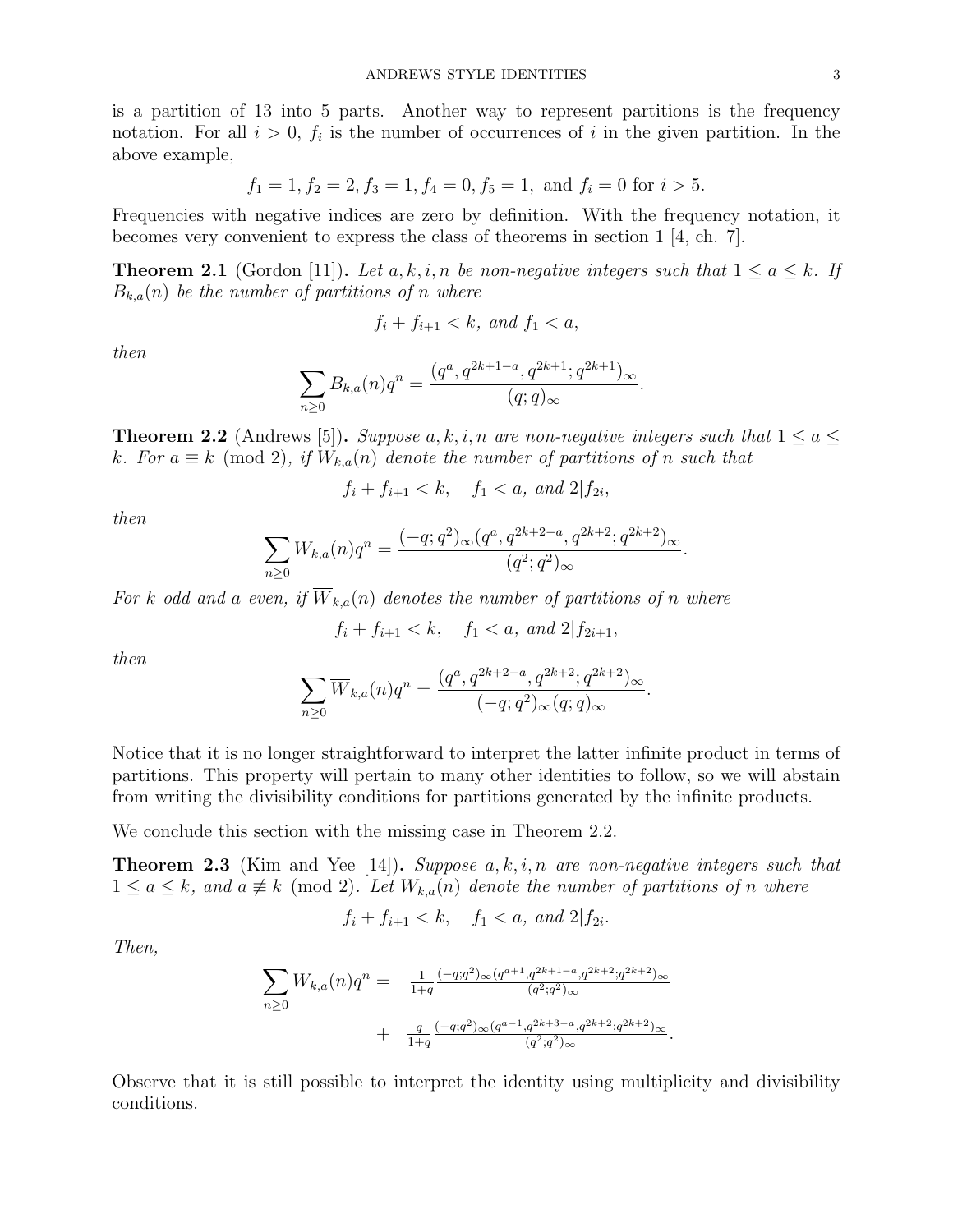# 4 KURŞUNGÖZ

# 3. Main Results

This section is devoted to establishing the following identities.

**Theorem 3.1.** Suppose  $a, k, d, e, f, i, n$  are non-negative integers such that  $1 \leq a, d \leq k$ ,  $1 \leq f \leq d$ , and  $e = d$  or  $2e = d$ . Let  $dB_{dk+e, da+f}(n)$  be the number of partitions of n such that

$$
f_i + f_{i+1} < dk + e, \quad f_1 < da + f, \quad \text{and} \quad d|f_{2i},
$$

and let  $\overline{B}_{dk+e,da}(n)$  be the number of partitions of n such that

$$
f_i + f_{i+1} < dk + e, \quad f_1 < da, \quad \text{and} \quad d | f_{2i+1}.
$$

Then,

$$
\sum_{n\geq 0} dB_{dk+e, da+f}(n)q^n =
$$
\n
$$
\int \frac{1}{(q^{2d}; q^{2d})_{\infty}(q;q^2)_{\infty}} \left( \frac{(1-q^{d-e+f})}{(1-q^d)} (q^{da+e}, q^{2dk-da+e+d}, q^{2dk+2e+d}; q^{2dk+2e+d})_{\infty} + \frac{(q^{d-e+f}-q^d)}{(1-q^d)} (q^{d(a-1)+e}, q^{2dk-da+e+2d}, q^{2dk+2e+d}; q^{2dk+2e+d})_{\infty} \right), \quad if \ f < e
$$
\n
$$
\int \frac{1}{(q^{2d}; q^{2d})_{\infty}(q;q^2)_{\infty}} (q^{da+e}, q^{2dk-da+e+d}, q^{2dk+2e+d}; q^{2dk+2e+d})_{\infty}, \quad if \ f = e
$$
\n
$$
\int \frac{1}{(q^{2d}; q^{2d})_{\infty}(q;q^2)_{\infty}} \left( \frac{(q^{f-e}-q^d)}{(1-q^d)} (q^{da+e}, q^{2dk-da+e+d}, q^{2dk+2e+d}; q^{2dk+2e+d})_{\infty} + \frac{(1-q^{f-e})}{(1-q^d)} (q^{d(a+1)+e}, q^{2dk-da+e}, q^{2dk+2e+d}; q^{2dk+2e+d})_{\infty} \right), \quad if \ f > e,
$$

and

$$
\sum_{n\geq 0} {}_d\overline{B}_{dk+e,da}(n)q^n = \frac{1}{(q^d;q^{2d})_{\infty}(q^2;q^2)_{\infty}} (q^{da}, q^{2dk-da+2e+d}, q^{2dk+2e+d}; q^{2dk+2e+d})_{\infty}.
$$

In other words,  $dB_{dk+e,da+f}(n)$  (respectively,  $d\overline{B}_{dk+e,da+f}(n)$ ) enumerates the number of partitions of n satisfying Gordon's criterion, in which each even (respectively, odd) part appears a multiple of d times. Observe that  $d = 1$  is Rogers-Ramanujan-Gordon identities (Theorem 1.2), and  $d = 2$  is Andrews' theorems (Theorem 2.2) and Kim and Yee's addendum (Theorem 2.3). Unless the parameters satisfy some additional conditions, it is not immediately possible to interpret the infinite products in terms of partitions.

To prove the theorem, we need auxiliary series and an intermediate result. The parameters being as in Theorem 3.1, define

(1) 
$$
{}_{d}C_{dk+e,da+f}(x;q) := \sum_{n\geq 0} {}_{d}c\alpha[f]_n(x;q) \left(q^{-n}\right)^{da+f} + {}_{d}c\beta[f]_n(x;q) \left(xq^{n+1}\right)^{da+f},
$$

and

(2) 
$$
{}_{d}T_{dk+e,da}(x;q) := \sum_{n\geq 0} {}_{d}t\alpha_n(x;q) \left(q^{-n}\right)^{da} + {}_{d}t\beta_n(x;q) \left(xq^{n+1}\right)^{da},
$$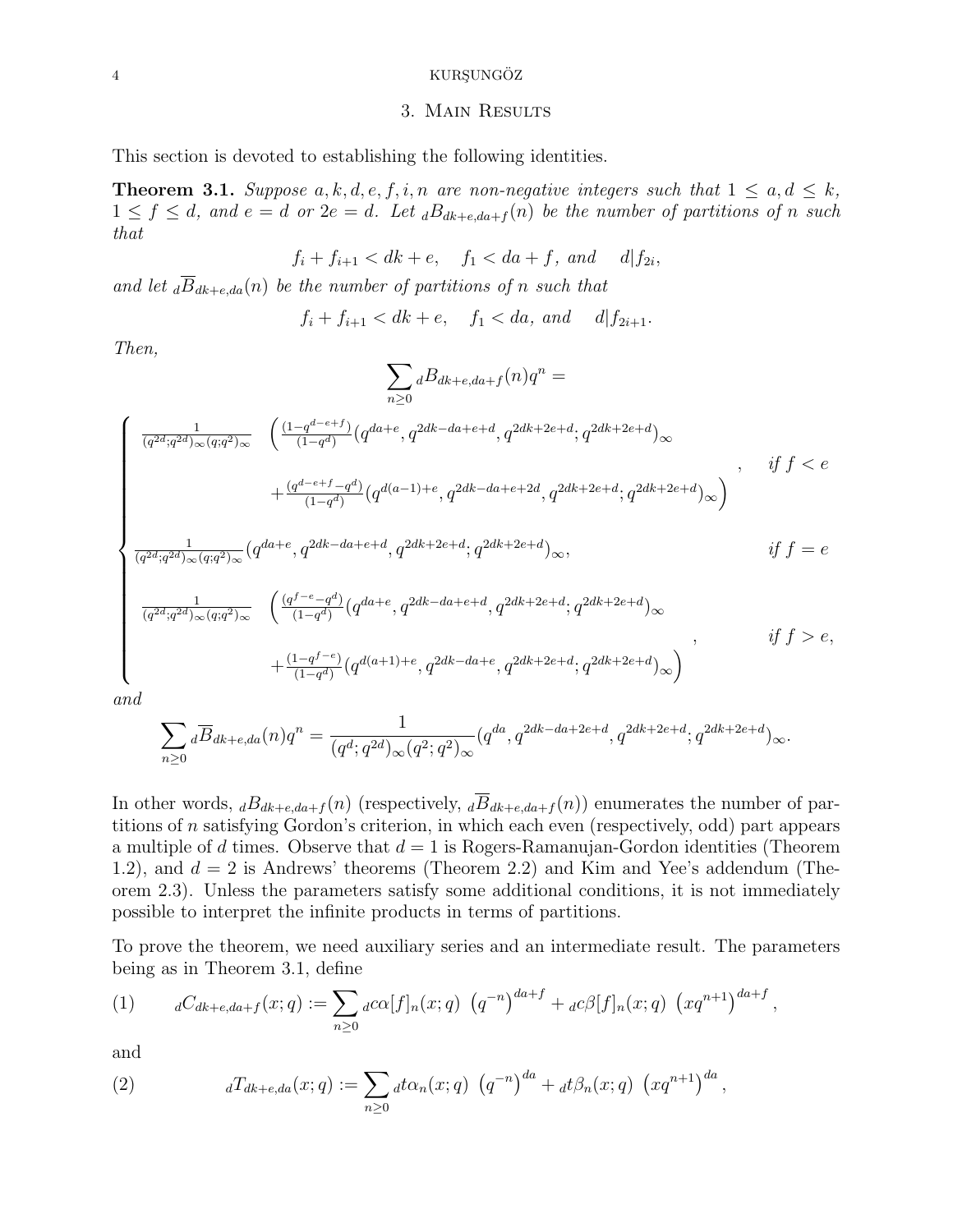where the terms in the single sums are given as follows.

$$
{}_{d}c\alpha[f]_{n}(x;q) = \frac{(-1)^{n}x^{(dk+e)n}q^{(2dk+2e+d)\binom{n+1}{2}+n(f-e)}\left((xq)^{d};q^{2d}\right)_{\infty}}{(q^{d};q^{d})_{n}\left((xq^{n+1})^{d};q^{d}\right)_{\infty}(xq;q^{2})_{\infty}}
$$
\n
$$
\times \begin{cases}\n\frac{1-(xq)^{d+f-e}}{1-(xq)^{d}} + q^{nd}\frac{(xq)^{d+f-e}-(xq)^{d}}{1-(xq)^{d}}}, & \text{if } f < e \\
1, & \text{if } f = e\n\end{cases}
$$
\n
$$
\times \begin{cases}\n\frac{1-(xq)^{f-e}-(xq)^{d}}{1-(xq)^{d}} + q^{-nd}\frac{1-(xq)^{f-e}}{1-(xq)^{d}}, & \text{if } f > e, \\
1, & \text{if } f = e\n\end{cases}
$$
\n
$$
{}_{d}c\beta[f]_{n}(x;q) = -\frac{(-1)^{n}x^{(dk+e)n}q^{(2dk+2e+d)\binom{n+1}{2}+n(e-f)}\left((xq)^{d};q^{2d}\right)_{\infty}}{(q^{d};q^{d})_{n}\left((xq^{n+1})^{d};q^{d}\right)_{\infty}(xq;q^{2})_{\infty}}
$$
\n
$$
\times \begin{cases}\n\frac{1-(xq)^{e-f}}{1-(xq)^{d}} + q^{-nd}\frac{1-(xq)^{e-f}}{1-(xq)^{d}}, & \text{if } f < e \\
1, & \text{if } f = e \\
\frac{1-(xq)^{d-f+e}}{1-(xq)^{d}} + q^{nd}\frac{(xq)^{d-f+e}-(xq)^{d}}{1-(xq)^{d}}, & \text{if } f > e, \\
d t \alpha_{n}(x;q) = \frac{(-1)^{n}x^{(dk+e)n}q^{(2dk+2e+d)\binom{n+1}{2}}\left((xq^{2})^{d};q^{2d}\right)_{\infty}}{(q^{d};q^{d})_{n}\left((xq^{n+1})^{d};q^{d}\right)_{\infty}(xq^{2};q^{2})_{\infty}},\n\end{cases}
$$
\n
$$
{}_{d}t\beta_{n}(x;q) = -\frac{(-1)^{n}x
$$

It is true that the  $\alpha$ 's and  $\beta$ 's depend on k and e also, but they are somewhat less significant parameters than d, so we will not explicitly mention that bond in order to avoid a profusion of indices. However, it is important to keep in mind that neither kind of  $\alpha$ 's or  $\beta$ 's depend on a. We will make use of this independence throughout the computations.

**Lemma 3.2.** Suppose  $a, k, d, e, f, i, n, m$  are non-negative integers such that  $1 \le a, d \le k$ ,  $1 \leq f \leq d$ , and  $e = d$  or  $2e = d$ . Let  $_{d}b_{dk+e, da+f}(m, n)$  be the number of partitions of n into m parts such that

$$
f_i + f_{i+1} < dk + e, \quad f_1 < da + f, \quad \text{and} \quad d|f_{2i},
$$

and let  $\bar{d}_{dk+e,da}(m, n)$  be the number of partitions of n into m parts such that

$$
f_i + f_{i+1} < dk + e, \quad f_1 < da, \quad \text{and} \quad d \mid f_{2i+1}.
$$

Let

$$
d\mathcal{B}_{dk+e,da+f}(x;q)=\sum_{m,n\geq 0}d_{dk+e,da+f}(m,n)x^mq^n,
$$

and

$$
d\overline{B}_{dk+e,da}(x;q)=\sum_{m,n\geq 0}d\overline{b}_{dk+e,da}(m,n)x^mq^n.
$$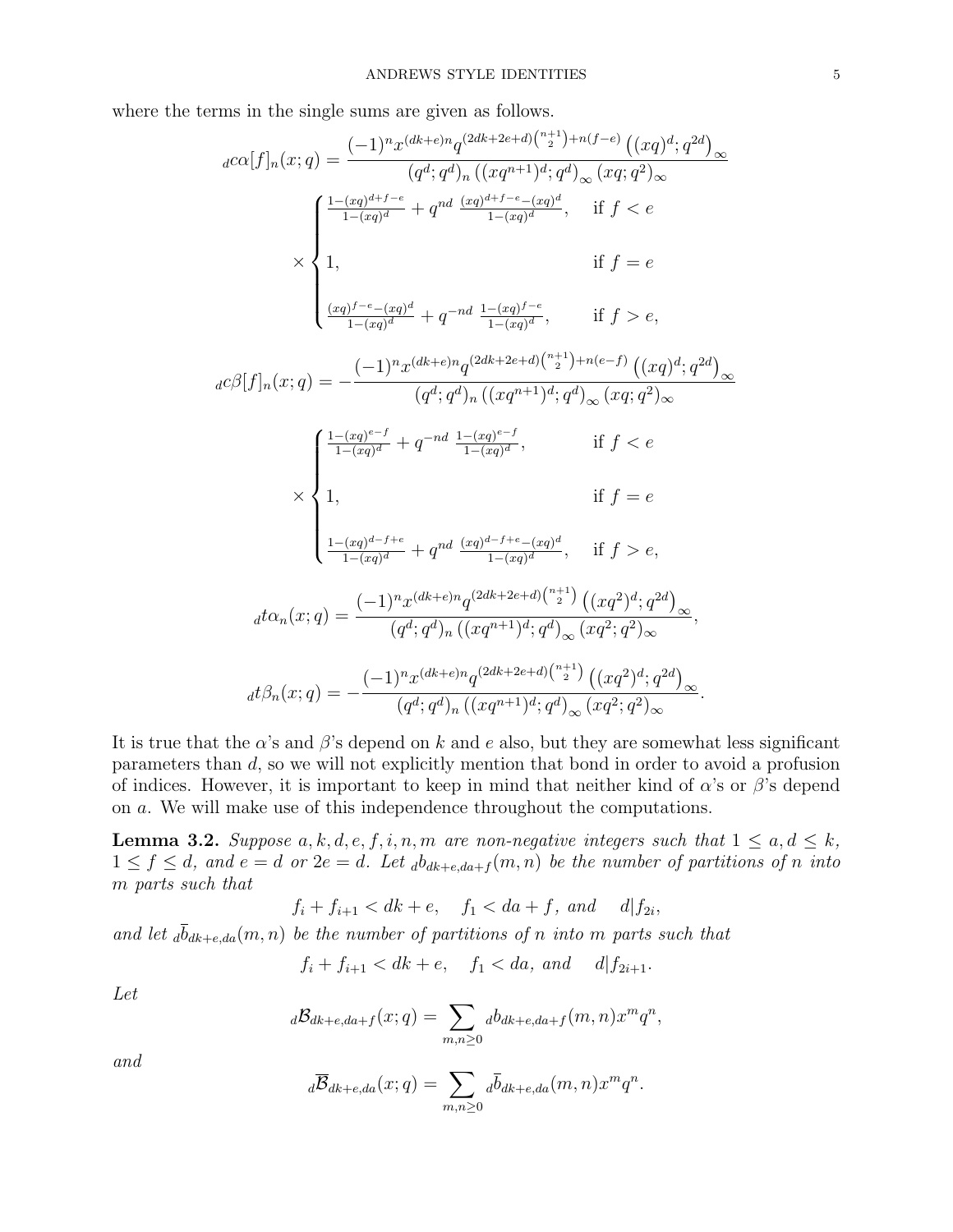Then,

 $\Delta \mathcal{B}_{dk+e,da+f}(x;q) = \Delta C_{dk+e,da+f}(x;q)$ 

and

$$
d\overline{B}_{dk+e,da}(x;q) = dT_{dk+e,da}(x;q).
$$

Proof. We show that both sides of the asserted identities satisfy the same functional equations with the same initial conditions.

Observe that

(3)  

$$
d^{b}_{dk+e, da+f}(m, n) - d^{b}_{dk+e, da+f-1}(m, n)
$$

$$
= \begin{cases} d^{\overline{b}}_{dk+e, dk-da+d}(m - (da+f-1), n-m) & \text{if } f \le e \\ d^{\overline{b}}_{dk+e, dk-da}(m - (da+f-1), n-m) & \text{if } f > e, \end{cases}
$$

(4) 
$$
{}_{d}\bar{b}_{dk+e,da+d}(m,n) - {}_{d}\bar{b}_{dk+e,da}(m,n) = {}_{d}b_{dk+e,dk-da+e}(m-da,n-m)
$$

for  $n, m \geq 0$ ,

(5) 
$$
_{d}b_{dk+e,da+f}(m,n) = _{d}\bar{b}_{dk+e,da}(m,n) = 0
$$

for  $m < 0$ ,  $n < 0$ , or  $m = 0$  and  $n > 0$ , or  $m > 0$  and  $n = 0$ ,

(6) 
$$
d_{dk+e,da+f}(0,0) = d\overline{b}_{dk+e,da}(0,0) = 1,
$$

and finally

(7) 
$$
_{d}b_{dk+e,0}(m,n) = {}_{d}\overline{b}_{dk+e,0}(m,n) = 0
$$

for all  $m, n$ .

To justify (3), let  $\lambda = 1f_1 + 2f_2 + \cdots + rf_r$  be a partition enumerated by  $d_{dk+e, da+f}(m, n)$  $a_{dk+e,da+f-1}(m, n)$ . Then,

 $f_i + f_{i+1} < dk + e$ ,  $d|f_{2i}$ , and  $f_1 = da + f - 1$ .

Erase the 1's from  $\lambda$ , and subtract 1 from the remaining parts. This switches the parities of parts. Call the remaining partition  $\lambda$ , which has exactly  $m-(da+f-1)$  parts thanks to the deleted 1's. Its weight, or sum of its parts is  $n - m$ , since we effectively subtracted 1 from all parts, including the 1's. On the one hand, in  $\lambda$ ,  $f_1 + f_2 < dk + e$  and  $f_1 = da + f - 1$ , so  $f_2 < dk - da + e - f + 1$ . On the other hand,  $d/f_2$ , so  $f_2 < dk - da + d$  or  $f_2 < dk - da$ depending on how  $e$  and  $f$  compare. This last adjustment is to make both sides of the inequality multiples of d. Now, frequencies of parts in  $\lambda$  satisfy

$$
f_i + f_{i+1} < dk + e
$$
,  $f_1 < dk - da + d$  or  $f_1 < dk - da$ , and  $d|f_{2i+1}$ .

Therefore,  $\tilde{\lambda}$  is enumerated by  $d\bar{b}_{dk+e,dk-da+d}(m - (da + f - 1), n - m)$  or  $d\bar{b}_{dk+e,dk-da}(m (da + f - 1), n - m)$ , depending on comparison of e and f. Proof of (4) is similar.

We only partition non-negative integers into positive integers. A partition of a positive integer must contain at least one part, which explains (5). There is a unique partition of zero, namely the empty partition. This is captured by (6). Frequencies cannot be negative. In particular, there are no partitions with  $f_1 < 0$ , hence (7).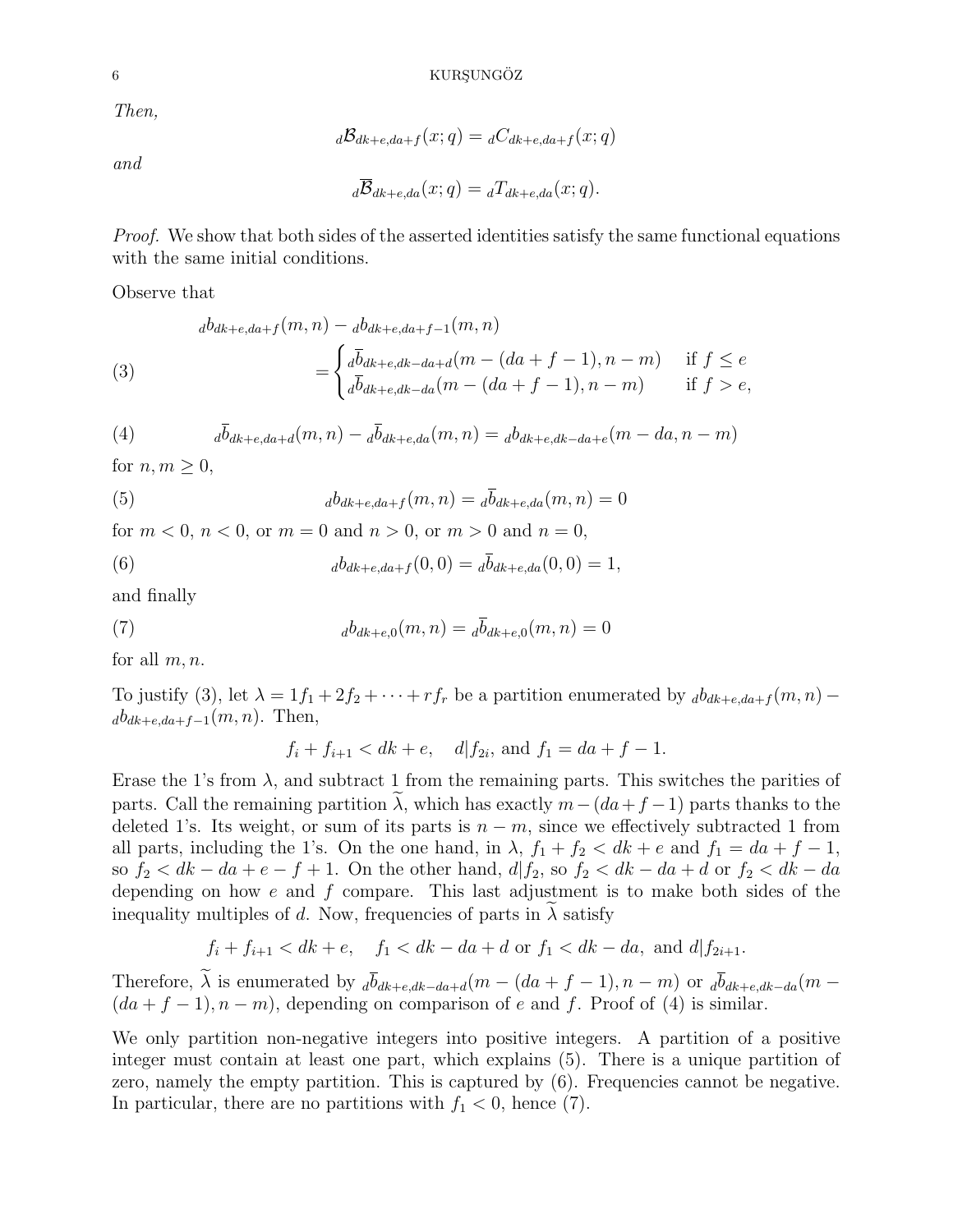The recurrences and initial conditions (3)-(7) uniquely determine  $_d b_{dk+e, da+f}(m, n)$  and  $_{d}\overline{b}_{dk+e,da}(m,n)$  s. On the generating function side, they yield the following.

$$
d\mathcal{B}_{dk+e,da+f}(x;q) - d\mathcal{B}_{dk+e,da+f-1}(x;q) = \begin{cases} (xq)^{da+f-1} d\overline{\mathcal{B}}_{dk+e,dk-da+d}(xq;q) & \text{if } f \le e\\ (xq)^{da+f-1} d\overline{\mathcal{B}}_{dk+e,dk-da}(xq;q) & \text{if } f > e \end{cases}
$$

$$
d\overline{\mathcal{B}}_{dk+e,da+d}(x;q) - d\overline{\mathcal{B}}_{dk+e,da}(x;q) = (xq)^{da} d\mathcal{B}_{dk+e,dk-da+e}(x;q)
$$

$$
d\mathcal{B}_{dk+e,da+f}(0;q) = d\overline{\mathcal{B}}_{dk+e,da}(0;q) = 1
$$

$$
d\mathcal{B}_{dk+e,0}(x;q) = d\overline{\mathcal{B}}_{dk+e,0}(x;q) = 0
$$

Notice that these uniquely determine the generating functions.

To complete the proof, we verify the following.

(8)  

$$
{}_{d}C_{dk+e, da+f}(x;q) - {}_{d}C_{dk+e, da+f-1}(x;q)
$$

$$
= \begin{cases} (xq)^{da+f-1} {}_{d}T_{dk+e, dk-da+d}(xq;q) & \text{if } f \le e \\ (xq)^{da+f-1} {}_{d}T_{dk+e, dk-da}(xq;q) & \text{if } f > e \end{cases}
$$

(9) 
$$
{}_{d}T_{dk+e, da+d}(x;q) - {}_{d}T_{dk+e, da}(x;q) = (xq)^{da} {}_{d}C_{dk+e, dk-da+e}(x;q)
$$

(10) 
$$
{}_{d}C_{dk+e, da+f}(0;q) = {}_{d}T_{dk+e, da}(0;q) = 1
$$

(11) 
$$
{}_{d}C_{dk+e,0}(x;q) = {}_{d}T_{dk+e,0}(x;q) = 0
$$

To see (8) and (9), we check that

$$
{}_{d}c\alpha[f]_{n}(x;q)(q^{-n})^{da+f} - {}_{d}c\alpha[f-1]_{n}(x;q)(q^{-n})^{da+f-1}
$$

(12) 
$$
= \begin{cases} (xq)^{da+f-1} d\beta_{n-1}(xq) (xq^{n+1})^{dk-da+d} & \text{if } f \le e \\ (xq)^{da+f-1} d\beta_{n-1}(xq) (xq^{n+1})^{dk-da} & \text{if } f > e, \end{cases}
$$

(13) 
$$
{}_{d}c\beta[f]_{n}(x;q)(xq^{n+1})^{da+f} - {}_{d}c\beta[f-1]_{n}(x;q)(xq^{n+1})^{da+f-1}
$$

$$
= \begin{cases} (xq)^{da+f-1}{}_{d}t\alpha_{n}(xq)(q^{-n})^{dk-da+d} & \text{if } f \le e \\ (xq)^{da+f-1}{}_{d}t\alpha_{n}(xq)(q^{-n})^{dk-da} & \text{if } f > e, \end{cases}
$$

(14) 
$$
d\alpha_n(x;q)(q^{-n})^{da+d} - d\alpha_n(x;q)(q^{-n})^{da} = (xq)^{da} {}_{d}c\beta[e]_{n-1}(xq;q)(xq^{n+1})^{dk-da+e},
$$

(15) 
$$
{}_{d}\mathcal{t}\beta_{n}(x;q)(xq^{n+1})^{da+d} - {}_{d}\mathcal{t}\beta_{n}(x;q)(xq^{n+1})^{da} = (xq)^{da}{}_{d}c\alpha[e]_{n}(xq;q)(q^{-n})^{dk-da+e},
$$

These are straightforward, case by case computations.

(10) follows from the fact that

$$
{}_{d}c\alpha[f]_{n}(0;q)(q^{-n})^{da+f} = {}_{d}t\alpha_{n}(0;q)(q^{-n})^{da} = \begin{cases} 1 & \text{if } n = 0\\ 0 & \text{if } n > 0, \end{cases}
$$

and

$$
{}_{d}c\beta[f]_{n}(0;q)(xq^{n+1})^{da+f} = {}_{d}t\beta_{n}(0;q)(xq^{n+1})^{da} = 0.
$$

Finally, (11) is a consequence of

$$
{}_{d}c\alpha[0]_{n}(x;q) = {}_{d}c\beta[0]_{n}(x;q),
$$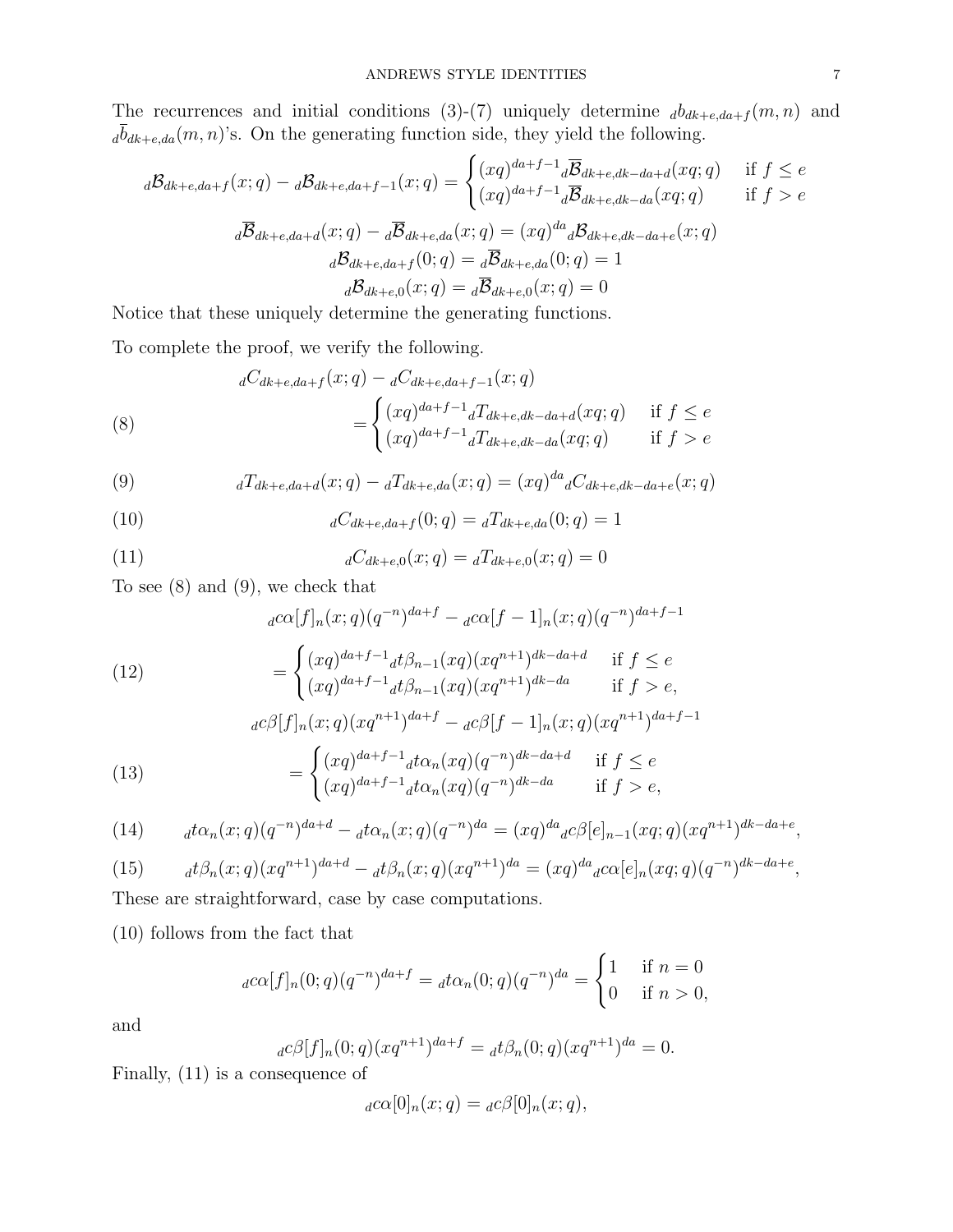and

$$
d \mathcal{t} \alpha_n(x; q) = d \mathcal{t} \beta_n(x; q).
$$

Unless  $e = d$  or  $2e = d$ , the penultimate equation fails. This is the only place in the proof where we need that restriction.  $\Box$ 

proof of Theorem 3.1. We prove the case  $f < e$  in the former identity. The other cases are completely analogous. First,

$$
{}_{d}B_{dk+e,da+f}(n) = \sum_{m\geq 0} {}_{d}b_{dk+e,da+f}(m,n)
$$

since both sides enumerate the same kind of partitions. On the right hand side they are classified according to the number of parts. by Lemma 3.2,

$$
\sum_{n\geq 0} dB_{dk+e, da+f}(n)q^n = \sum_{m,n\geq 0} d b_{dk+e, da+f}(m,n)q^n = C_{dk+e, da+f}(1;q)
$$
  
= 
$$
\frac{(q^d; q^{2d})_{\infty}}{(q^d; q^d)_{\infty}(q, q^2)_{\infty}} \frac{1}{(1-q^d)}
$$
  

$$
\times \left\{ \sum_{n\geq 0} (-1)^n q^{(2dk+2e+d){n+1 \choose 2}} q^{-n(e-f)} q^{-n(da+f)} \left[ (1-q^{d+f-e}) + q^{nd} (q^{d+f-e} - q^d) \right] - \sum_{n\geq 0} (-1)^n q^{(2dk+2e+d){n+1 \choose 2}} q^{(n+1)(e-f)} q^{(n+1)(da+f)} \left[ (1-q^{d+f-e}) + q^{-(n+1)d} (q^{d+f-e} - q^d) \right] \right\}.
$$

Negate the index in the first sum, and shift it in the second. Note that  $\binom{n+1}{2}$  $\binom{+1}{2} = \binom{-n}{2}.$ 

$$
= \frac{(q^d;q^{2d})_{\infty}}{(q^d;q^d)_{\infty}(q,q^2)_{\infty}} \frac{1}{(1-q^d)}
$$
  
\n
$$
\times \left\{ \sum_{n\leq 0} (-1)^n q^{(2dk+2e+d)\binom{n}{2}} q^{n(e-f)} q^{n(da+f)} \left[ (1-q^{d+f-e}) + q^{-nd} (q^{d+f-e} - q^d) \right] \right\}
$$
  
\n
$$
+ \sum_{n>0} (-1)^n q^{(2dk+2e+d)\binom{n}{2}} q^{n(e-f)} q^{n(da+f)} \left[ (1-q^{d+f-e}) + q^{-nd} (q^{d+f-e} - q^d) \right] \right\}
$$
  
\n
$$
= \frac{(q^d;q^{2d})_{\infty}}{(q^d;q^d)_{\infty}(q,q^2)_{\infty}} \frac{(1-q^{d+f-e})}{(1-q^d)} \sum_{n=-\infty}^{\infty} (-1)^n q^{(2dk+2e+d)\binom{n}{2}} (q^{da+e})^n
$$
  
\n
$$
+ \frac{(q^d;q^{2d})_{\infty}}{(q^d;q^d)_{\infty}(q,q^2)_{\infty}} \frac{(q^{d+f-e} - q^d)}{(1-q^d)} \sum_{n=-\infty}^{\infty} (-1)^n q^{(2dk+2e+d)\binom{n}{2}} (q^{d(a-1)+e})^n
$$

Finally, use Jacobi's triple product identity [9, p.15] to finish the proof.

$$
=\frac{(q^d;q^{2d})_\infty}{(q^d;q^d)_\infty (q,q^2)_\infty} \frac{(1-q^{d+f-e})}{(1-q^d)} \left(q^{da+e}, q^{2dk-da+d+e}, q^{2dk+2e+d}; q^{2dk+2e+d}\right)_\infty +\frac{(q^d;q^{2d})_\infty}{(q^d;q^d)_\infty (q,q^2)_\infty} \frac{(q^{d+f-e}-q^d)}{(1-q^d)} \left(q^{d(a-1)+e}, q^{2dk-da+2d+e}, q^{2dk+2e+d}; q^{2dk+2e+d}\right)_\infty
$$

 $\Box$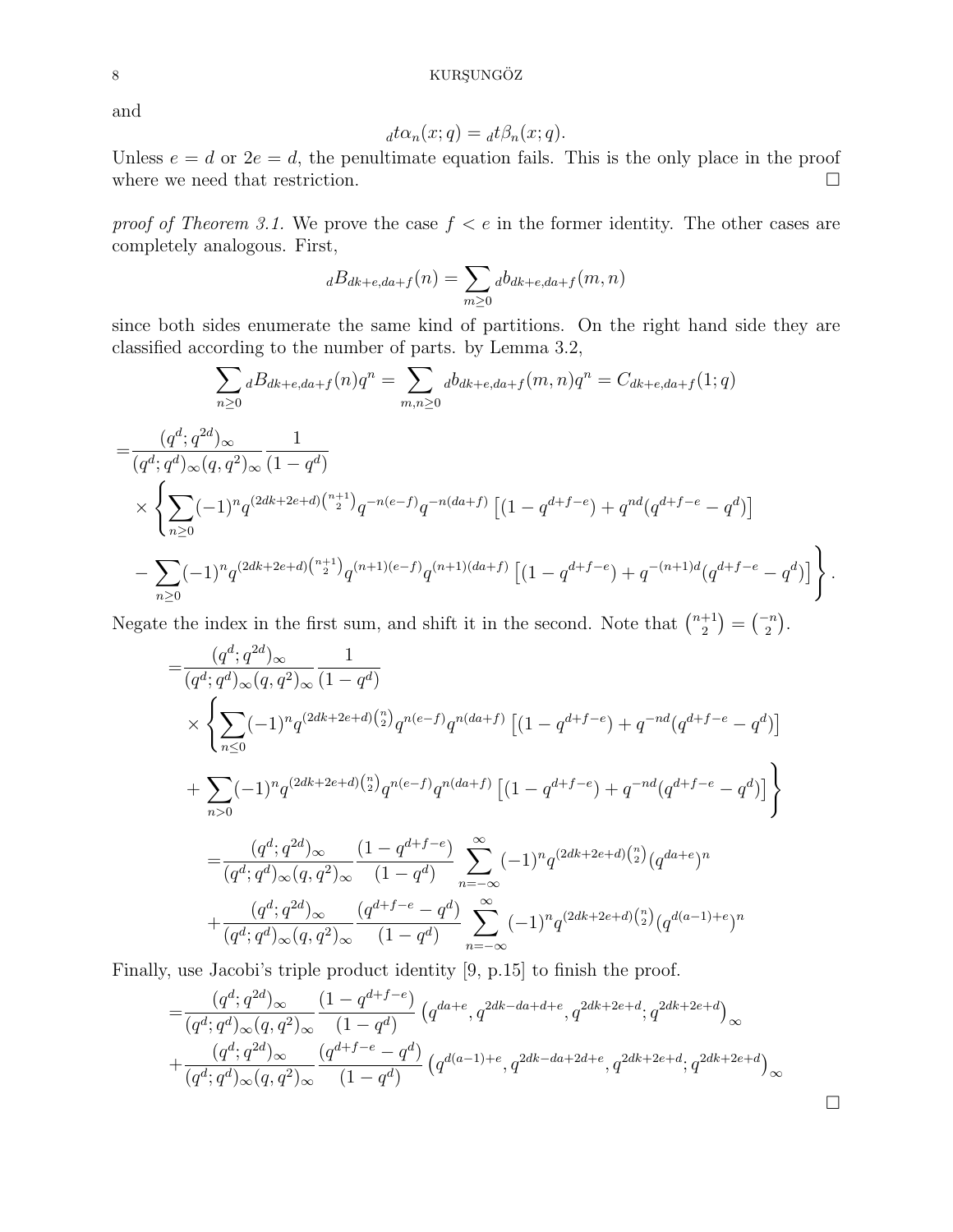### 4. Construction of the Series

In [3], Andrews proves that for  $1 \le a \le k$ ,

$$
\sum_{m,n\geq 0} 1 b_{a,k}(m,n) x^m q^n = Q_{k,a}(x;q) := \sum_{n\geq 0} \alpha_n(x;q) (q^{-n})^a + \beta_n(x;q) (xq^{n+1})^a,
$$

where

$$
\alpha_n(x;q) = -\beta(x;q) = \frac{(-1)^n x^{kn} q^{(2k+1) {n+1 \choose 2}}}{(q;q)_n (xq^{n+1};q)_{\infty}}.
$$

by showing that both sides satisfy the same functional equations with the same initial conditions. This proof of Rogers-Ramanujan-Gordon identities was first given in [1], and the series  $Q_{k,a}(x;q)$  first appeared in [17]. But the proofs here resemble those in [3] than the others. The functional equations and initial conditions are  $(8)-(11)$  for  $d=1$ , in which case  $_1C_{k+1,a+1}(x;q) = _1T_{k+1,a+1}(x;q)$ . The key computations in [3] are

(16) 
$$
\alpha_n(x;q)(q^{-n})^a - \alpha_n(x;q)(q^{-n})^{a-1} = (xq)^{a-1}\beta_{n-1}(xq;q)(xq^{n+1})^{k-a+1},
$$

and

(17) 
$$
\beta_n(x;q)(xq^{n+1})^a - \beta_n(x;q)(xq^{n+1})^{a-1} = (xq)^{a-1}\alpha_n(xq;q)(q^{-n})^{k-a+1},
$$

yielding

$$
Q_{k,a}(x;q) - Q_{k,a-1}(x;q) = (xq)^{a-1}Q_{k,k-a+1}(xq;q).
$$

Obviously,  $Q_{k,a}(0,q) = 1$ . The fact that  $\alpha_n(x;q) = -\beta_n(x;q)$  guarantees  $Q_{k,0}(x;q) = 0$ , and the proof is complete.

Inspired by this, we make some initial guesses and construct the series from scratch. To find extensions of Rogers-Ramanujan-Gordon identities, the conventional approach is to show that some variant of  $Q_{k,a}(x;q)$  solves the functional equations that derive from the combinatorial descriptions, thus reconciling two series to get an identity. The method here is linear in the sense that once we have the functional equations, the series are constructed. If one so wishes, the connection to  $Q_{k,a}(x;q)$  can be made.

Given definitions of  $_d b_{dk+e, da+f}(m, n)$  and  $_d \overline{b}_{dk+e, da+f}(m, n)$ , the equations (8)-(11) follow. We guess the generating functions to be of the form

$$
{}_{d}C_{dk+e,da+f}(x;q) := \sum_{n\geq 0} {}_{d}c\alpha_n(x;q) (q^{-n})^{da+f} + {}_{d}c\beta_n(x;q) (xq^{n+1})^{da+f}
$$

$$
{}_{d}T_{dk+e,da}(x;q) := \sum_{n\geq 0} {}_{d}t\alpha_n(x;q) (q^{-n})^{da} + {}_{d}t\beta_n(x;q) (xq^{n+1})^{da}.
$$

One heuristic reason for having two types of terms in the series is that in recurrences (16) and (17), the a's in the exponents on both sides simplify, and a double recurrence that define  $\alpha_n(x; q)$  and  $\beta_n(x; q)$  as nice infinite products is obtained.

However, a few trials to find similar recurrences among  $_d c\alpha_n(x; q)$ ,  $_d t\alpha_n(x; q)$ ,  $_d c\beta_n(x; q)$ , and  $_d t \beta_n(x; q)$ 's will lead to inconsistent equations, indicating that more freedom is needed. The remedy is the fact that there are exactly  $d$  functional equations in  $(8)$  that have  $d\overline{d}_{dk+e,da}(xq;q)$  on the right hand side. Therefore, we use separate  $d\alpha[f]_n(x;q)$  and  $_d c\beta[f]_n(x;q)$ 's, depending on the residue class f (mod d), hence the forms of series as in (1) and (2).

,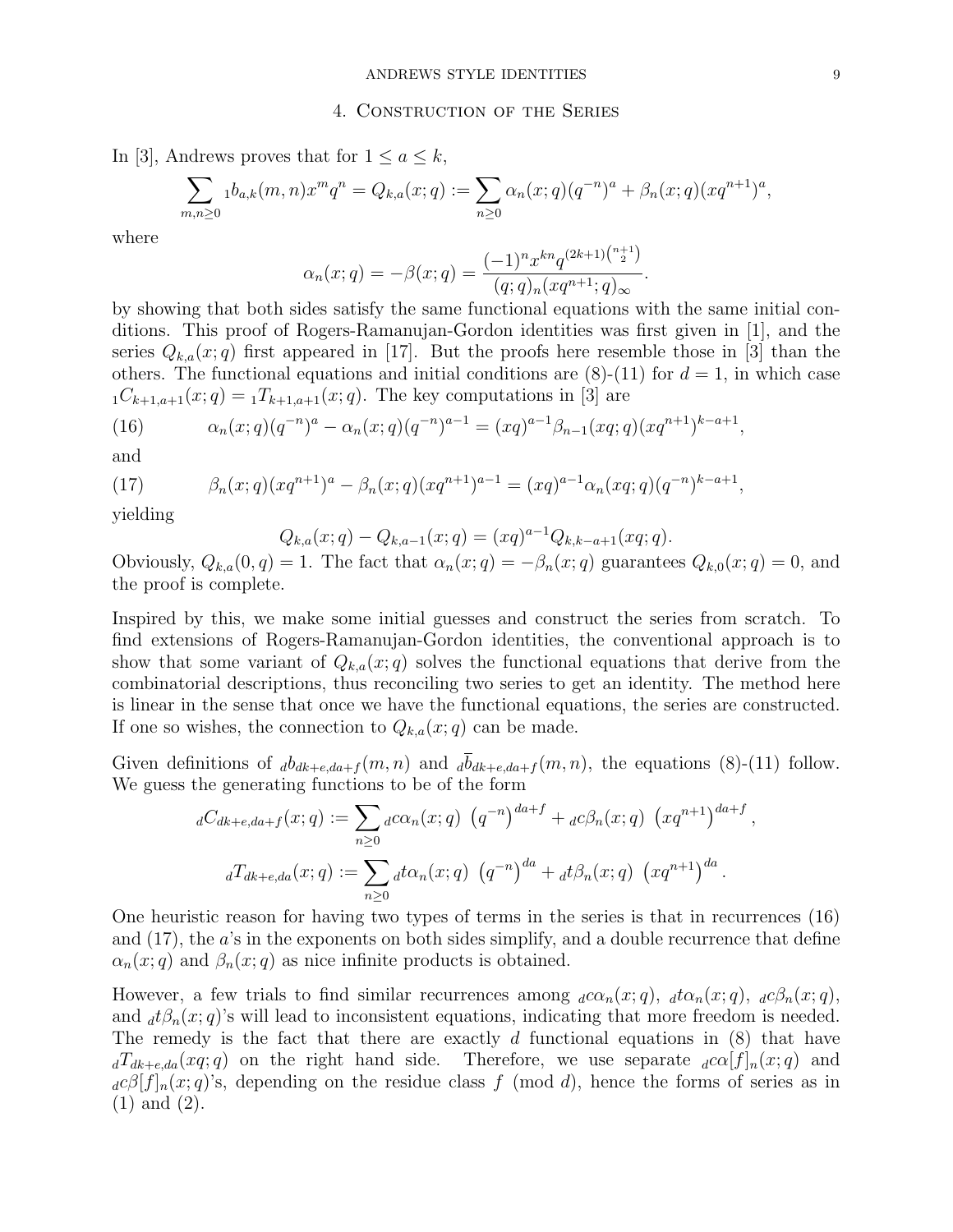# ${\rm KURSUNG\ddot{O}Z}$

In order to achieve  $(8)$  and  $(9)$ , we require  $(12)$  -  $(15)$ . We keep in mind that f is treated as a residue class (mod d), so  $_{d}c\alpha[0]_{n}(x;q) =_{d}c\alpha[d]_{n}(x;q)$ . After simplifications, we have

$$
q^{-n} {}_{d}c\alpha[f]_{n}(x;q) - {}_{d}c\alpha[f-1]_{n}(x;q) = \begin{cases} (xq^{n+1})^{dk+d+f-1} {}_{d}t\beta_{n-1}(xq;q) & \text{if } f \le e \\ (xq^{n+1})^{dk+f-1} {}_{d}t\beta_{n-1}(xq;q) & \text{if } f > e, \end{cases}
$$
  

$$
xq^{n+1} {}_{d}c\beta[f]_{n}(x;q) - {}_{d}c\beta[f-1]_{n}(x;q) = \begin{cases} (q^{-n})^{dk+d+f-1} {}_{d}t\alpha_{n}(xq;q) & \text{if } f \le e \\ (q^{-n})^{dk+f-1} {}_{d}t\alpha_{n}(xq;q) & \text{if } f > e, \end{cases}
$$
  

$$
{}_{d}t\alpha_{n}(x;q) = \frac{(xq^{n+1})^{dk+e}}{(q^{-dn}-1)} {}_{d}c\beta[e]_{n-1}(xq;q),
$$

and

$$
d^{d}\beta_{n}(x;q) = \frac{(q^{-n})^{dk+e}}{((xq^{n+1})^{d}-1)} d^{c\alpha}[e]_{n}(xq;q).
$$

The former pair of systems of equations can be rewritten using matrices.

$$
\begin{bmatrix}\nq^{-n} & 0 & \cdots & 0 & 1 \\
-1 & q^{-n} & \cdots & 0 & 0 \\
\vdots & & \ddots & & \\
0 & 0 & q^{-n} & 0 \\
0 & 0 & & -1 & q^{-n}\n\end{bmatrix}\n\begin{bmatrix}\n\frac{d}{\alpha} & 0 \end{bmatrix}\n\begin{bmatrix}\n\frac{d}{\alpha} & 0 \end{bmatrix}\n\begin{bmatrix}\n\frac{d}{\alpha} & 0 \end{bmatrix}\n\begin{bmatrix}\n\frac{d}{\alpha} & 0 \end{bmatrix}
$$
\n
$$
= (xq^{n+1})^{dk} d\beta_{n-1}(xq;q) \begin{bmatrix}\n\frac{d}{\alpha} & \frac{d}{\alpha} & 0 \end{bmatrix}\n\begin{bmatrix}\n\frac{d}{\alpha} & \frac{d}{\alpha} & 0 \end{bmatrix}\n\begin{bmatrix}\n\frac{d}{\alpha} & \frac{d}{\alpha} & 0 \end{bmatrix}\n\begin{bmatrix}\n\frac{d}{\alpha} & 0 \end{bmatrix}\n\begin{bmatrix}\n\frac{d}{\alpha} & 0 \end{bmatrix}\n\begin{bmatrix}\n\frac{d}{\alpha} & 0 \end{bmatrix}\n\begin{bmatrix}\n\frac{d}{\alpha} & 0 \end{bmatrix}\n\begin{bmatrix}\n\frac{d}{\alpha} & 0 \end{bmatrix}\n\begin{bmatrix}\n\frac{d}{\alpha} & 0 \end{bmatrix}\n\begin{bmatrix}\n\frac{d}{\alpha} & 0 \end{bmatrix}\n\begin{bmatrix}\n\frac{d}{\alpha} & 0 \end{bmatrix}\n\begin{bmatrix}\n\frac{d}{\alpha} & 0 \end{bmatrix}\n\begin{bmatrix}\n\frac{d}{\alpha} & 0 \end{bmatrix}\n\begin{bmatrix}\n\frac{d}{\alpha} & 0 \end{bmatrix}\n\begin{bmatrix}\n\frac{d}{\alpha} & 0 \end{bmatrix}\n\begin{bmatrix}\n\frac{d}{\alpha} & 0 \end{bmatrix}\n\begin{bmatrix}\n\frac{d}{\alpha} & 0 \end{bmatrix}\n\begin{bmatrix}\n\frac{d}{\alpha} & 0 \end{bmatrix}\n\begin{bmatrix}\n\frac{d}{\alpha} & 0 \end{bmatrix}\n\begin{bmatrix}\n\frac{d}{\alpha} & 0 \end{bmatrix}\n\begin{bmatrix}\n\frac{d}{\
$$

The displayed matrices have inverses

$$
\frac{1}{(1-q^{dn})}\begin{bmatrix} q^n & q^{dn} & q^{(d-1)n} & \cdots \\ q^{2n} & q^n & q^{dn} & \cdots \\ \vdots & & & \ddots & \\ & & & & q^{2n} & q^n \end{bmatrix},
$$

 $(q^{-n})^{d-1} \cdot 1$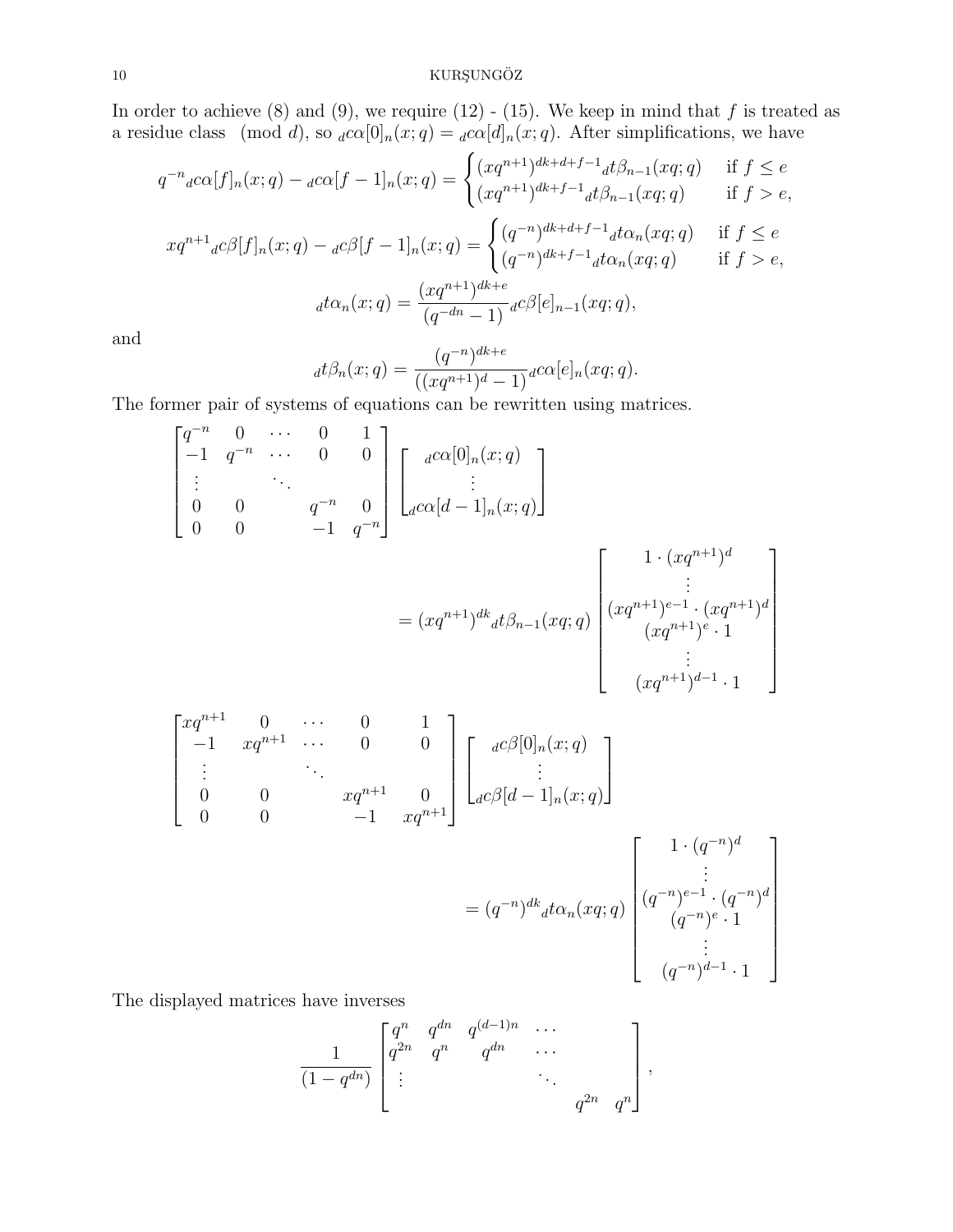and

$$
\frac{1}{((xq^{n+1})^d-1)}\begin{bmatrix} (xq^{n+1})^{d-1} & 1 & (xq^{n+1}) & \cdots \\ (xq^{n+1})^{d-2} & (xq^{n+1})^{d-1} & 1 & \cdots \\ \vdots & \vdots & \ddots & \vdots \\ 1 & (xq^{n+1}) & \cdots & (xq^{n+1})^{d-1} \end{bmatrix},
$$

respectively. Multiplying both sides of the matrix equations by the respective inverse matrix, we obtain the following recurrences.

$$
d^{c\alpha}[f]_n(x;q) = \frac{(xq^{n+1})^{dk} d^{f}\beta_{n-1}(xq;q)}{(1-q^{nd})}
$$
  

$$
\times \begin{cases} \frac{(xq)^{e} - (xq)^{d+f}}{(1-xq)} q^{n(d+f)} + \frac{(xq)^{d+f} - (xq)^{d+e}}{(1-xq)} q^{n(2d+f)} & \text{if } f < e \\ \frac{(xq)^{e} - (xq)^{d+e}}{(1-xq)} q^{n(d+e)} & \text{if } f = e \\ \frac{(xq)^{f} - (xq)^{d+e}}{(1-xq)} q^{n(d+f)} + \frac{(xq)^{e} - (xq)^{f}}{(1-xq)} q^{nf} & \text{if } f > e \end{cases}
$$

$$
d^{c}\beta[f]_{n}(x;q) = \frac{(q^{-n})^{dk} d^{t}\alpha_{n}(xq;q)}{((xq^{n+1})^{d}-1)}
$$
  

$$
\times \begin{cases} \frac{(xq)^{e-f} - (xq)^{d}}{(1-xq)} q^{-nf} + \frac{1-(xq)^{e-f}}{(1-xq)} q^{-n(d+f)} & \text{if } f < e \\ \frac{1-(xq)^{d}}{(1-xq)} q^{-ne} & \text{if } f = e \\ \frac{1-(xq)^{d-f+e}}{(1-xq)} q^{-nf} + \frac{(xq)^{d-f+e} - (xq)^{d}}{(1-xq)} q^{-n(f-d)} & \text{if } f > e \end{cases}
$$

By means of iteration, we first obtain

$$
d\alpha_n(x;q) = \frac{(-1)^n x^{(dk+e)n} q^{(n^2+n)(dk+e)} q^{d\binom{n+1}{2}} ((xq^2)^d; q^{2d})_n}{(q^d; q^d)_n ((xq^{n+1})^d; q^d)_n (xq^2; q^2)_n} d\alpha_0(xq^{2n}; q),
$$

$$
d\beta_n(x;q) = \frac{(-1)^n x^{(dk+e)n} q^{(n^2+n)(dk+e)} q^{d\binom{n+1}{2}} ((xq^2)^d; q^{2d})_n}{(q^d; q^d)_n ((xq^{n+1})^d; q^d)_n (xq^2; q^2)_n} \quad d\beta_0(xq^{2n}; q),
$$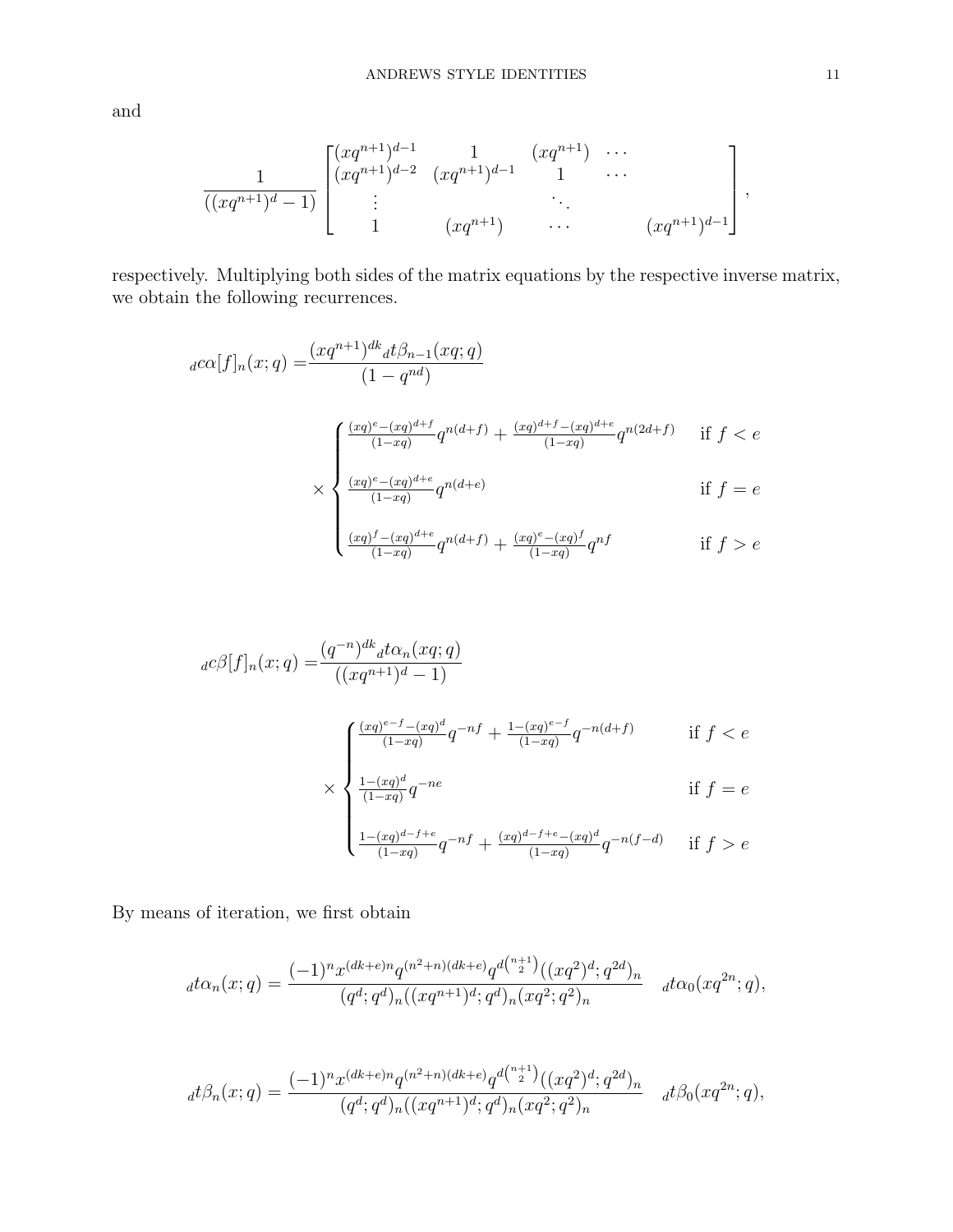# $12$  KURŞUNGÖZ

$$
d^{c\alpha}[f]_n(x;q) = -\frac{(-1)^n x^{(dk+e)n} q^{(n^2+n)(dk+e)} q^{d\binom{n+1}{2}} ((xq)^d; q^{2d})_n}{(q^d; q^d)_n ((xq^{n+1})^d; q^d)_{n-1} (xq; q^2)_n} d^{c\beta} (xq^{2n-1}; q)
$$
  

$$
\times \begin{cases} \frac{1-(xq)^{d+f-e}}{1-(xq)^d} q^{n(f-e)} + \frac{(xq)^{d+f-e} - (xq)^d}{1-(xq)^d} q^{n(d+f-e)} & \text{if } f < e \\ 1 & \text{if } f = e \\ \frac{(xq)^{f-e} - (xq)^d}{1-(xq)^d} q^{n(f-e)} + \frac{1-(xq)^{f-e}}{1-(xq)^d} q^{n(f-d-e)} & \text{if } f > e, \end{cases}
$$

and

$$
d^{c\beta}[f]_n(x;q) = -\frac{(-1)^n x^{(dk+e)n} q^{(n^2+n)(dk+e)} q^{d\binom{n+1}{2}} ((xq)^d;q^{2d})_{n+1}}{(q^d;q^d)_n((xq^{n+1})^d;q^d)_{n+1}(xq;q^2)_{n+1}} d^{t\alpha_0}(xq^{2n+1};q)
$$
  

$$
\times \begin{cases} \frac{(xq)^{e-f} - (xq)^d}{1 - (xq)^d} q^{n(e-f)} + \frac{1 - (xq)^{e-f}}{1 - (xq)^d} q^{n(e-d-f)} & \text{if } f < e \\ 1 & \text{if } f = e \\ \frac{1 - (xq)^{d-f+e}}{1 - (xq)^d} q^{n(e-f)} + \frac{(xq)^{d-f+e} - (xq)^d}{1 - (xq)^d} q^{n(e-f+d)} & \text{if } f > e. \end{cases}
$$

The next set of constraints to meet is (11). For this, we introduce part of our next assumption.

$$
{}_{d}t\alpha_{n}(x;q) = -{}_{d}t\beta_{n}(x;q)
$$

$$
{}_{d}c\alpha[0]_{n}(x;q) = -{}_{d}c\beta[0]_{n}(x;q)
$$

Observe that this is a sufficient but not necessary condition for (11). It brings

$$
_d t\alpha_0(xq^{2n};q) = -_d t\beta_0(xq^{2n};q),
$$

$$
dt\beta_0(xq^{2n-1};q)\left\{\frac{1-(xq)^{d-e}}{1-(xq)^d}q^{-ne}+\frac{(xq)^{d-e}-(xq)^d}{1-(xq)^d}q^{n(d-e)}\right\}
$$
  
=  $-_dt\alpha_0(xq^{2n+1};q)\frac{(1-x^dq^{(2n+1)d})}{(1-x^dq^{2nd})(1-x^dq^{(2n+1)d})(1-xq^{2n+1})}$   

$$
\times\left\{\frac{(xq)^e-(xq)^d}{1-(xq)^d}q^{ne}+\frac{1-(xq)^e}{1-(xq)^d}q^{n(e-d)}\right\}
$$

The second part of our assumption is that the terms in the curly braces on either side of the above equation must match one for one. This is only possible when  $e = d$  or  $2e = d$ . In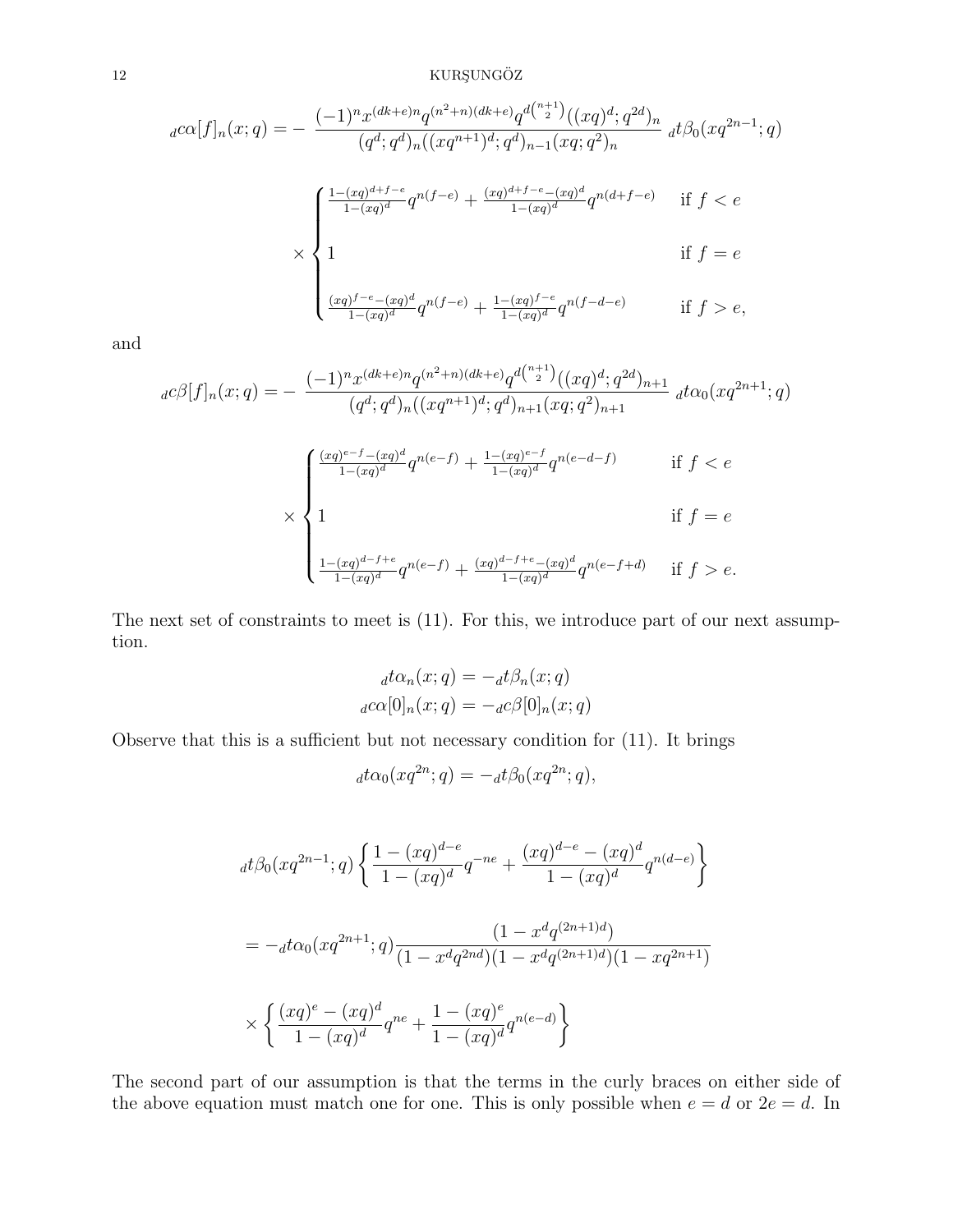the former possibility, the first fractions vanish and the seconds match, and in the latter the first fraction of either side match the second of the opposite side. In either case, we obtain

$$
_d t\alpha_0(x) = \frac{((xq^2)^d; q^{2d})_\infty}{((xq)^d; q^d)_\infty (xq^2; q^2)_\infty} \, d t\alpha_0(0), \text{ and}
$$

$$
_d t\beta_0(x) = -\frac{((xq^2)^d; q^{2d})_\infty}{((xq)^d; q^d)_\infty (xq^2; q^2)_\infty} \, d t\alpha_0(0).
$$

Finally, (10) gives  $_d \tau \alpha_0(0) = 1$ , and the construction of the series is complete.

# 5. Future Research

We indicate some problems for further research along these lines.

First of all, the results have quite a lot of missing cases. Theorem 3.1 is valid only for  $e = d$ or  $2e = d$ , one would like to have identities for  $e = 1, \ldots, d$ . The identities are simply wrong for other e's. The reason for this is that the initial conditions (11) are not easily met unless  $e = d$  or  $2e = d$ . If one can find functions  $A(x; q)$  and  $B(x; q)$  such that

$$
\sum_{n\geq 0} a c \alpha [0]_n(x;q) B(xq^{2n-1};q) - a c \beta [0]_n(x;q) A(xq^{2n+1};q) = 0
$$

and

$$
\sum_{n\geq 0} d\alpha_n(x;q)A(xq^{2n};q) - d\beta_n(x;q)B(xq^{2n};q) = 0
$$

at the same time, with  $A(0; q) = B(0; q) = 1$ , the construction still works. However, as indicated in section 4, we cannot make either series telescope in the sense that

$$
{}_{d}c\alpha[0]_{n}(x;q)B(xq^{2n-1};q) = {}_{d}c\beta[0]_{n}(x;q)A(xq^{2n+1};q)
$$

and

$$
_d t\alpha_n(x;q)A(xq^{2n};q) - _dt \beta_n(x;q)B(xq^{2n};q).
$$

As one easily verifies, this leads to inconsistencies unless  $e = d$  or  $2e = d$ . Thus, even if we have series for the missing cases, Jacobi's triple product identity may not be readily applicable, and the identities may not be as nice as Theorem 3.1. In order for the initial conditions to work, one may need bibasic series machinery, because  $_d c \alpha |f|_n(x, q)$ 's etc. are bibasic terms.

Another issue with the construction in section 4 is that it takes too long by hand. The nature of computations indicate that most of the process can be automated. A computer program which takes descriptions of various partitions as inputs, and producing series as generating functions will be highly valuable. Then, a whole bunch of Rogers-Ramanujan type theorems may be obtained effortlessly.

The construction with minimal twists as necessary proves many well-known results in literature such as Rogers-Ramanujan-Gordon theorem for overpartitions [16, 7], Bressoud's generalization of Rogers-Ramanujan-Gordon identities for all moduli [6], Bressoud's theorem for overpartitions [8]. These shall be demonstrated in separate notes.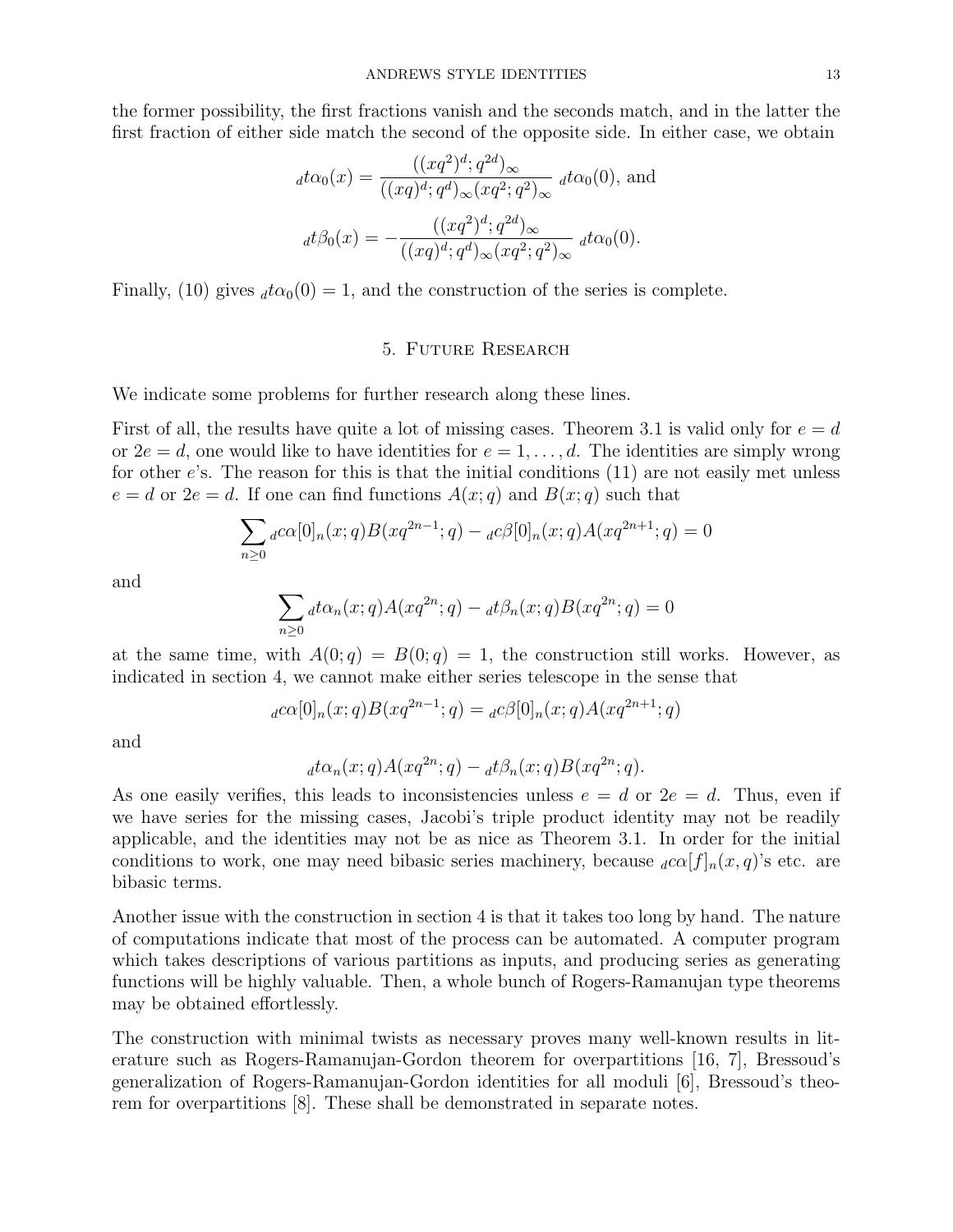# 14 KURŞUNGÖZ

With a little more aid of linear algebra, the construction works well with partititions where  $f_i + f_{i+1} + \cdots + f_{i+d-1} < k$ , plus some conditions on  $f_1, \ldots, f_{d-1}$  up to the point of verifying the initial conditions. The obtained series contain middle  $q$ −multinomial coefficients when  $d \, > \, 2$  (for instance  $\begin{bmatrix} 2n+1 \\ n+1, n \end{bmatrix}$  comes into stage when  $d = 3$ ,  $\begin{bmatrix} 3n \\ n, n, n \end{bmatrix}$  when  $d = 4$  etc), rendering the series product identities unfriendly. Notice that for  $d = 3$  this resembles Schur's partition theorem [20] without the condition on multiples of three.

Another open problem is to adapt the construction so that it works with partitions with multiplicity conditions for parts that are two or more apart, such as Göllnitz-Gordon identities [10, 12], or Schur's partition theorem [20]. The main challenge here is to guess the form of the terms in the series.

Finally, unless  $d = 1$  or  $d = 2$ , the Gordon-marking [15] does not help to find multiple series as alternative generating functions as in the case of Andrews-Gordon identities [2] or generalizations such as [5, 6]. Can one find multiple series with all positive coefficients as generating functions for  $d > 2$ ?

#### **REFERENCES**

- 1. G. E. Andrews, An analytic proof of the Rogers-Ramanujan-Gordon identities, Amer. J. Math, 88:844–846, (1966).
- 2. G.E. Andrews, An analytic generalization of the Rogers-Ramanujan identities for odd moduli, Proc. Nat. Acad. Sci. USA, 71:4082–4085, (1974).
- 3. G. E. Andrews, Partially ordered sets and the Rogers-Ramanujan identities. Aequationes Math.  $12(1):94-107(1975)$ .
- 4. G. E. Andrews, The Theory of Partitions. The Encyclopedia of Mathematics and Its Applications Series, Addison-Wesley Pub. Co., NY, 300 pp. (1976). Reissued, Cambridge University Press, New York, 1998.
- 5. G. E. Andrews, Parity in partition identities, The Ramanujan Journal, 23:45–90, (2010).
- 6. D.M. Bressoud, A generalization of the Rogers-Ramanujan identities for all moduli, J. Comb. Theory., 27:64–68, (1979).
- 7. W.Y.C. Chen, D.D.M. Sang, and D.Y.H. Shi, The Rogers-Ramanujan-Gordon theorem for overpartitions, Proc. London Math. Soc., to appear.
- 8. W.Y.C. Chen, D.D.M. Sang, and D.Y.H. Shi, An Overpartition Analogue of Bressoud's Theorem of Rogers-Ramanujan-Gordon Type, submitted.
- 9. G. Gasper, M. Rahman, Basic Hypergeometric Series, second edition, Encyclopedia of Mathematics and Its Applications. Cambridge University Press, United Kingdom (2004), 428pp.
- 10. H. Göllnitz, Einfache partitionen (unpublished), Diplomarbeit W.S., Göttingen, 65 pp, (1960).
- 11. B. Gordon, A combinatorial generalization of the Rogers-Ramanujan identities, Amer. J. Math. 83:393–399, (1961).
- 12. B. Gordon, Some continued fractions of the Rogers-Ramanujan type, Duke J. Math, 31:741–748, (1965).
- 13. G. H. Hardy, Ramanujan, Cambridge Univ. Press, London and New York; reprinted by Chelsea, New York (1940).
- 14. S. Kim, A. J. Yee, Rogers-Ramanujan-Gordon identities, generalized Göllnitz-Gordon identities, and parity questions, submitted.
- 15. K. Kurşungöz, Parity considerations in Andrews-Gordon identities, Eur. J. Comb., 31(3):976– 1000, (2010).
- 16. J. Lovejoy, Gordon's Theorem for Overpartitions, J. Combin. Theory Ser. A, 103: 393–401, (2003).